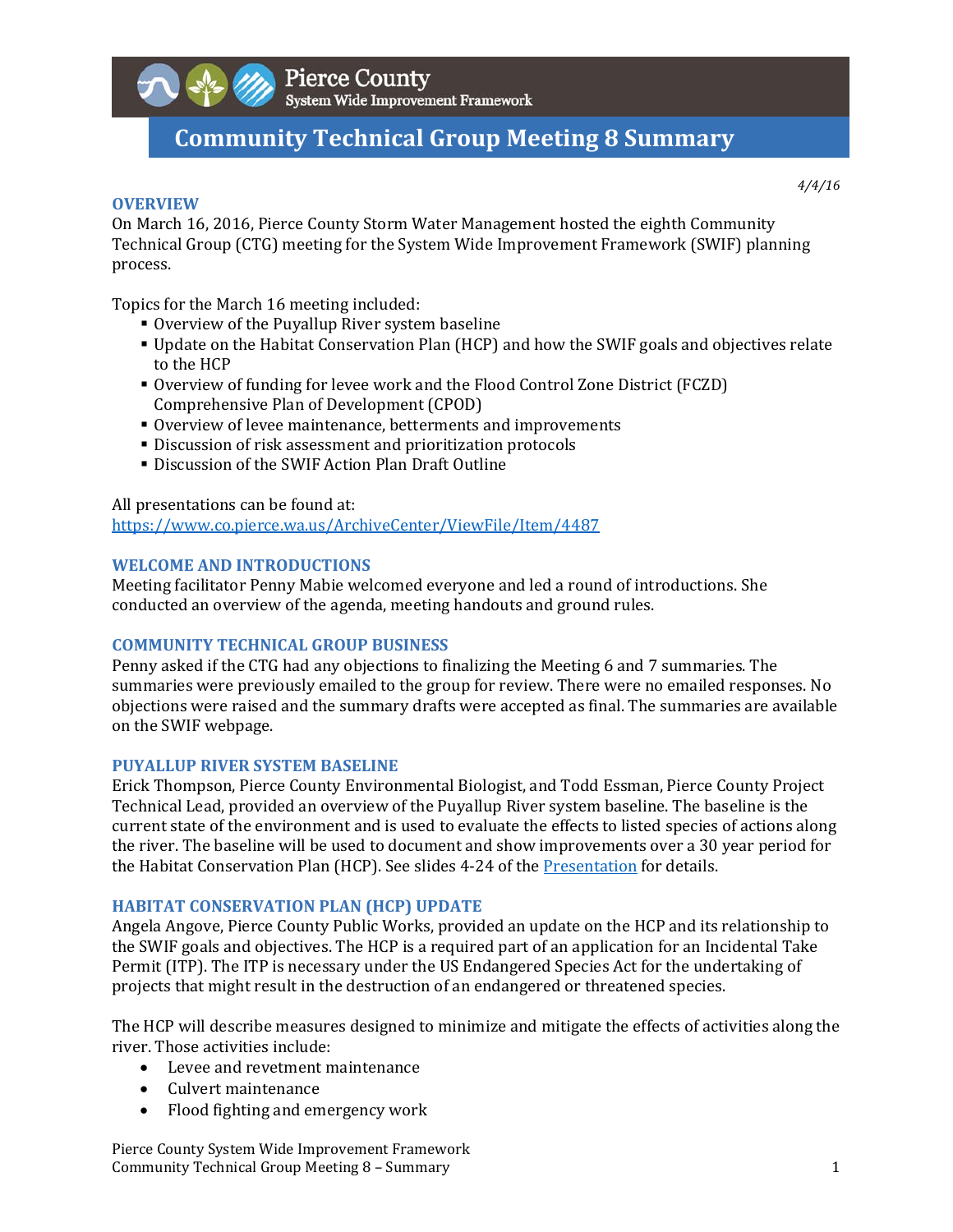- $\bullet$  Imminent threat
- Levee vegetation management

Four large projects are proposed in the HCP as mitigation for these effects on listed species and habitat: Neadham Road Flooding/Channel Migration Protection, Orville Road Channel Migration Project, Clear Creek Acquisition/Levee Project and Alward Road Floodplain Acquisition and Setback Levee Project. These projects were proposed as part of the Flood Hazard Management Plan (FHMP) and will be implemented through the HCP.

The County has begun drafting portions of the HCP and seeks to publish a draft in fall 2016 and receive the ITP in spring 2017. See slides 25-36 of the Presentation for details.

CTG members and Pierce County staff shared the following questions or comments and Pierce County provided answers where appropriate:

- A CTG member asked what time frame would be covered in the HCP.
	- $\circ$  Angela said that the HCP covers a 30 year period.
- A CTG member noted that it is difficult to capture the baseline of fish species.
	- $\circ$  Erick indicated that the HCP will focus on habitat rather than a species recovery plan, since any species could utilize and benefit from the habitat.
- Rob asked how the mitigation project sites were selected.
	- $\circ$  Erick said that the team conducted an analysis of levee repairs and activity impacts for the past 15 years and extrapolated that to project the next 30 years. He explained that the team selected projects that were already included in the FHMP.
- A CTG member asked how the team would assess the quality of the mitigation.
	- $\circ$  Erick said that the quality of mitigation will be assessed through the monitoring component to the HCP. The team will monitor levee repairs and activity impacts along the river so that they can be compared to the 30 year projections. In addition, the team will monitor the mitigation components to determine their effects on habitat lift.
	- $\circ$  Angela noted that the team is working to develop more details on the effects and mitigation. Once that is established, the team will reach out to Tribes and interested stakeholders.

# **FLOOD CONTROL ZONE DISTRICT (FCZD) & PIERCE COUNTY SWM PRIORTIZATION FOR FUNDING**

Teresa Lewis, Pierce County SWM, provided an overview of the Flood Control Zone District (FCZD) Comprehensive Plan of Development (CPOD), and funding for the levee work. The FCZD is funded by County property owners and provides funds for large flood risk reduction projects, maintenance projects and an Opportunity Fund. Capital improvement projects from the FHMP are ranked to help the FCZD decide which to fund; projects are funded at different levels. See slides 37-55 of the Presentation for details.

CTG members and Pierce County staff shared the following questions or comments and Pierce County provided answers where appropriate:

- A CTG member asked if cities outside of the flood zone were eligible for funds and if those funds had to be used for construction projects.
	- o Teresa said that cities outside of the flood zone can get funds through the Opportunity Fund. These cities pay into the district and are eligible for water related projects, such as water quality issues and localized flooding. Projects do not have to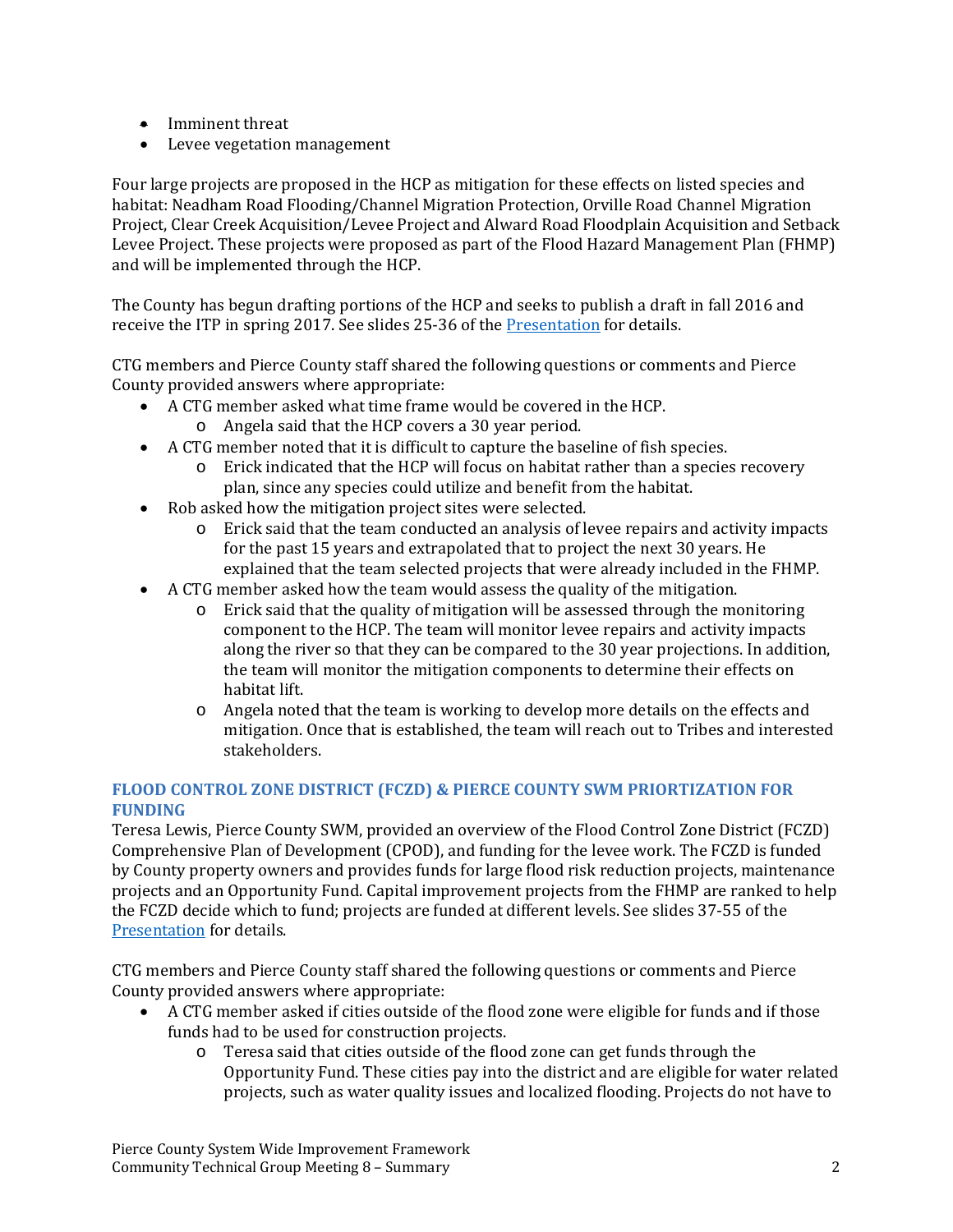be related to construction; they can be related to watershed planning and other studies. 

- A CTG member asked if cities not affected by flooding pay in more money than they receive back through the Opportunity Fund.
	- $\circ$  Teresa explained that property owners are charged \$0.10 for every \$100,000 in property value. This results in those cities paying in more than they get back through the opportunity fund.
	- o Tony said that the justification for taxing cities outside of the floodplain is that they are still affected by flooding (e.g., road protection).
- A CTG member asked if the FCZD supplied funds for the Sediment Management as a Risk Reduction Tool (SMRRT) project.
	- $\circ$  Teresa said that funds have only been spent on planning for SMRRT.
- Rob asked if the FCZD used a projected growth rate to estimate revenue.
	- $\circ$  Teresa said that the FCZD has used a conservative one percent growth rate in their estimates.
- Tony explained that SWM has requested a level of service increase from the Pierce County Council in order to increase SWM funding for projects. SWM did not receive the increase, but the Council has agreed to hear SWM again later this year. An increased level of service in conjunction with FCZD funds will aid SWM in completing large projects.

# **MAINTENANCE, BETTERMENTS AND IMPROVEMENTS**

Todd Essman, Pierce County Project Technical Lead, shared information about levee maintenance, betterments and improvements. Pierce County seeks to make repairs within the existing levee footprint. For the SWIF, the County will focus on maintenance and refinements, but not betterments. Betterments will occur through capital projects. Todd defined the following types of work: 

- Maintenance: Actions taken to preserve flood risk reduction infrastructure (e.g., replacing toe rock, cleaning culverts)
- Betterments: Actions taken that increase the area protected, provide features that did not exist prior to the flood event or increase the level of protection (e.g., increasing levee height, adding a culvert)
- **Refinements:** Actions taken to provide added resiliency without changing the basic character of the structure  $(e.g., laying back slopes)$
- **Capital Maintenance:** Projects that are beyond the scope of typical maintenance (e.g., setback levee)
- **Capital Improvements:** Projects, programs and policies that implement long-term strategies to reduce flood risk (e.g., dolo jam)

See slides 56-83 of the Presentation for details.

# **SWIF ACTION PLAN DRAFT OUTLINE**

Rob Wenman, Pierce County Project Manager, presented a draft outline of the SWIF Action Plan. The Action Plan will outline Pierce County's plan for addressing deficiencies identified by US Army Corps of Engineers (USACE). The Action Plan will include the following elements:

- Deficiency action plan
- Maintenance program
- Interim Risk Reduction Measures (IRRM) plan
- Capital maintenance program
- Capital improvement plan
- Funding and implementation

Pierce County System Wide Improvement Framework Community Technical Group Meeting 8 – Summary **3** and the state of the state of the state of the state of the state of the state of the state of the state of the state of the state of the state of the state of the state of